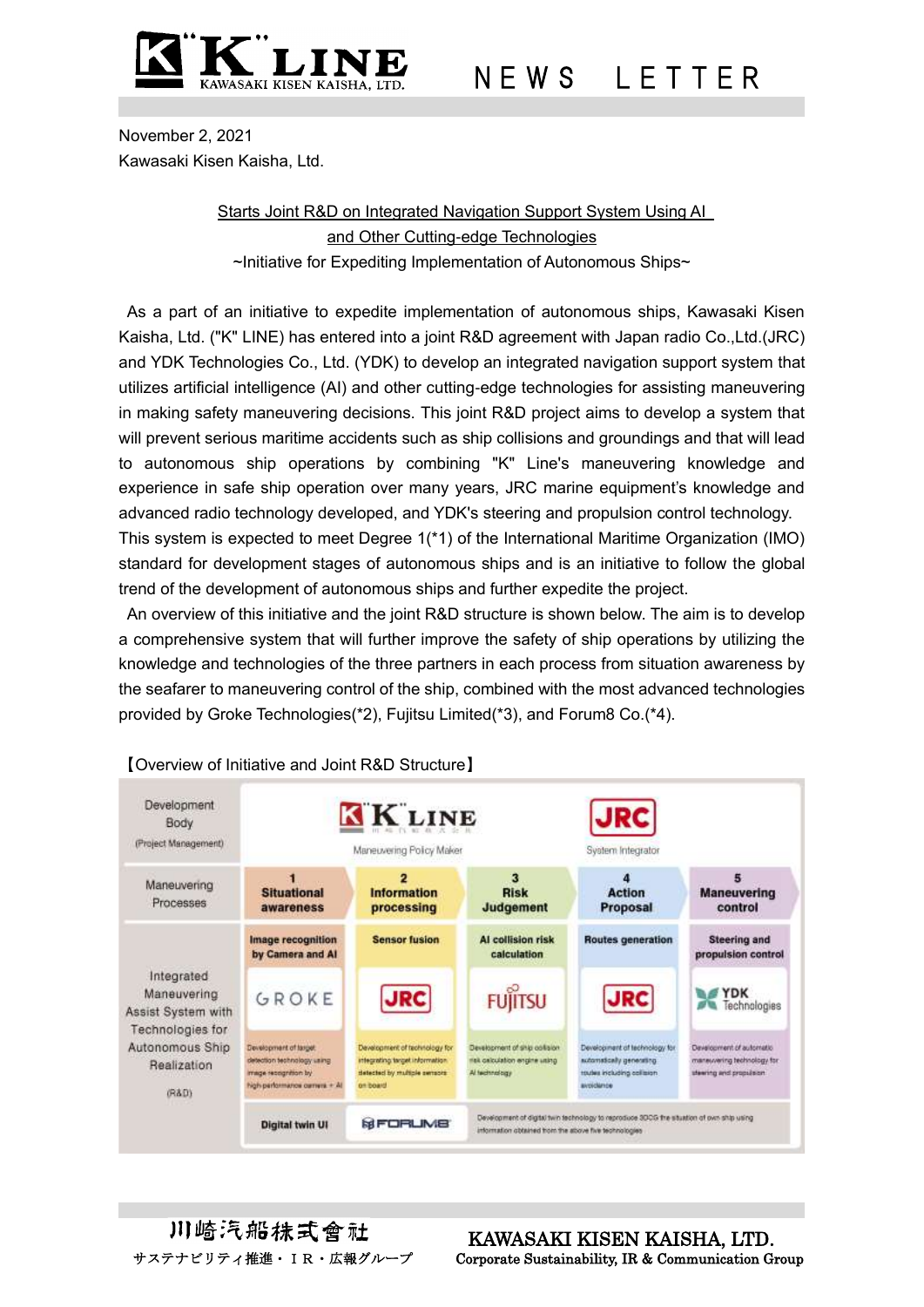

N E W S L E T T E R

Starting from April 2023, demonstration at sea will be conducted on various ship types and routes, both domestic and international, with the aim of full-scale commercial implementation in the future. "K" Line, JRC, and YDK will continue to develop the system to further improve the safety of ship operations by providing more advanced support and reducing the burden on seafarers and to assist in implementing autonomous ships.

### 【Information display image】



This R&D is a part of our efforts to develop a crew support system for navigation and engine part. The aim is to prevent serious marine accidents under congested water such as collision and grounding by providing safety information to navigator and supporting their decision-making through this Integrated Navigation Support System that utilizes advanced technology. We will continue to accelerate development to improve safety, transportation quality and environmental performance that including the basic technologies required for future autonomous ships in view of cooperation with various partners.

#### \*1: IMO's Development Level for Automated Ships (Degree 1)

Degree 1 is defined as a state where part of the ship's operation is automated, but the crew is still on board. This requires that human operators be ready and able to take control if any unforeseen circumstances arise.

<https://www.imo.org/en/MediaCentre/HotTopics/Pages/Autonomous-shipping.aspx>

川崎汽船抹式會社

 KAWASAKI KISEN KAISHA, LTD. サステナビリティ推進・IR・広報グループ Corporate Sustainability, IR & Communication Group